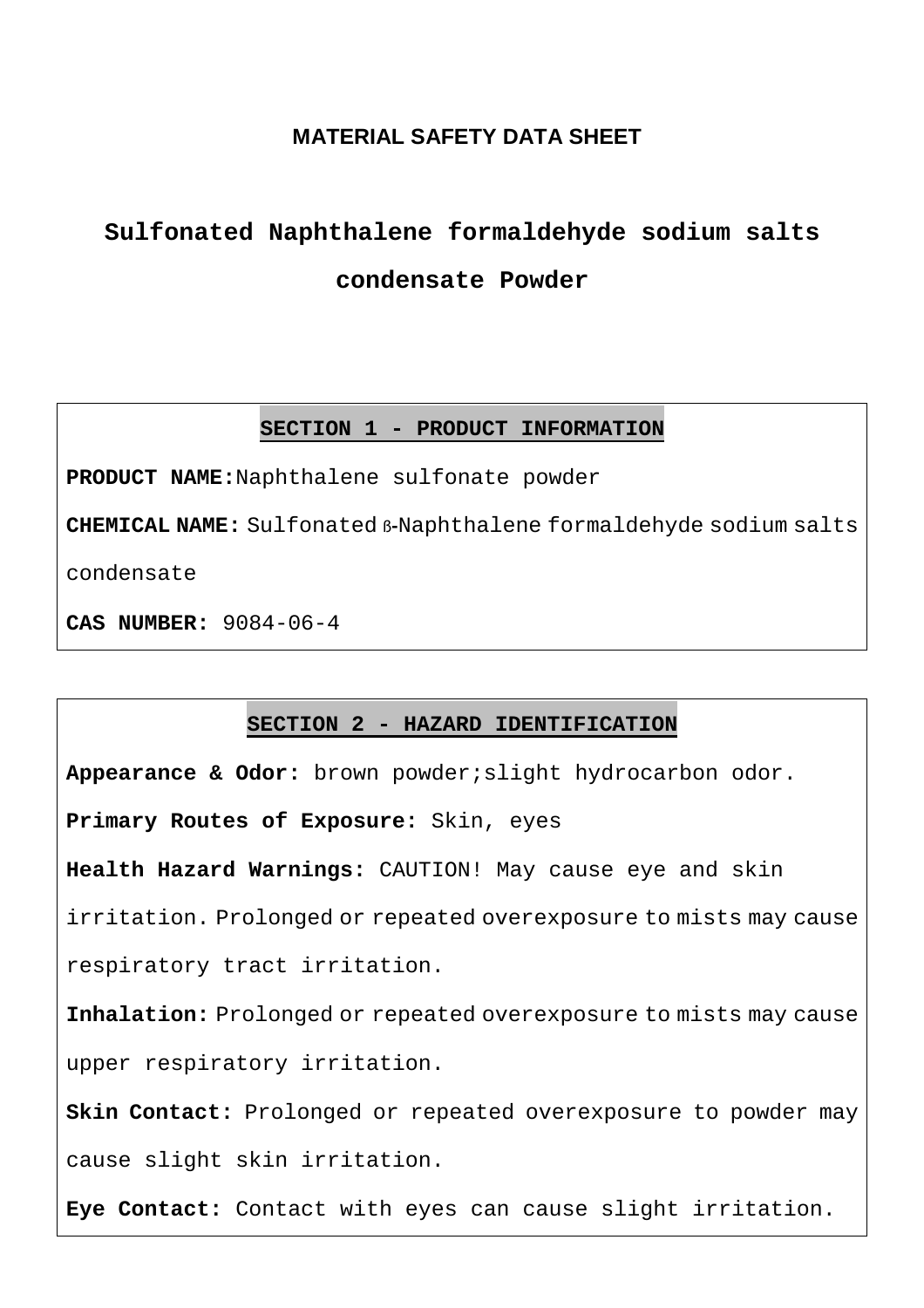**Ingestion:** May cause irritation and discomfort in the form of nausea and vomiting.

| SECTION 3 - COMPOSITION/INFORMATION ON INGREDIENTS            |                          |        |
|---------------------------------------------------------------|--------------------------|--------|
| CHEMICAL NAME                                                 | CAS REGISTRY NO. PERCENT |        |
| Sulfonated B-Naphthalene formaldehyde condensate, sodium salt |                          |        |
|                                                               | $9084 - 06 - 4$          | 92     |
| Sodium sulfate                                                | $7757 - 82 - 6$          | 5      |
| Water                                                         | $7732 - 18 - 5$          | 7      |
| Formaldehyde                                                  | $50 - 00 - 0$            | < 0.10 |

# **SECTION 4 - FIRST AID MEASURES**

**Eyes:** Immediately flush eyes with water for 10 - 15 minutes. Hold eyelids apart and roll eyes up and down to assure complete washing. Seek medical attention.

**Skin:** Thoroughly flush the affected area with plenty of water for at least 15 minutes. Remove contaminated clothing and equipment. Seek medical attention.

**Inhalation:** Immediately move the patient to fresh air and call a physician. If breathing is difficult, give oxygen. If not

breathing, begin artificial respiration.

# **SECTION 4 - FIRST AID MEASURES (CONT.)**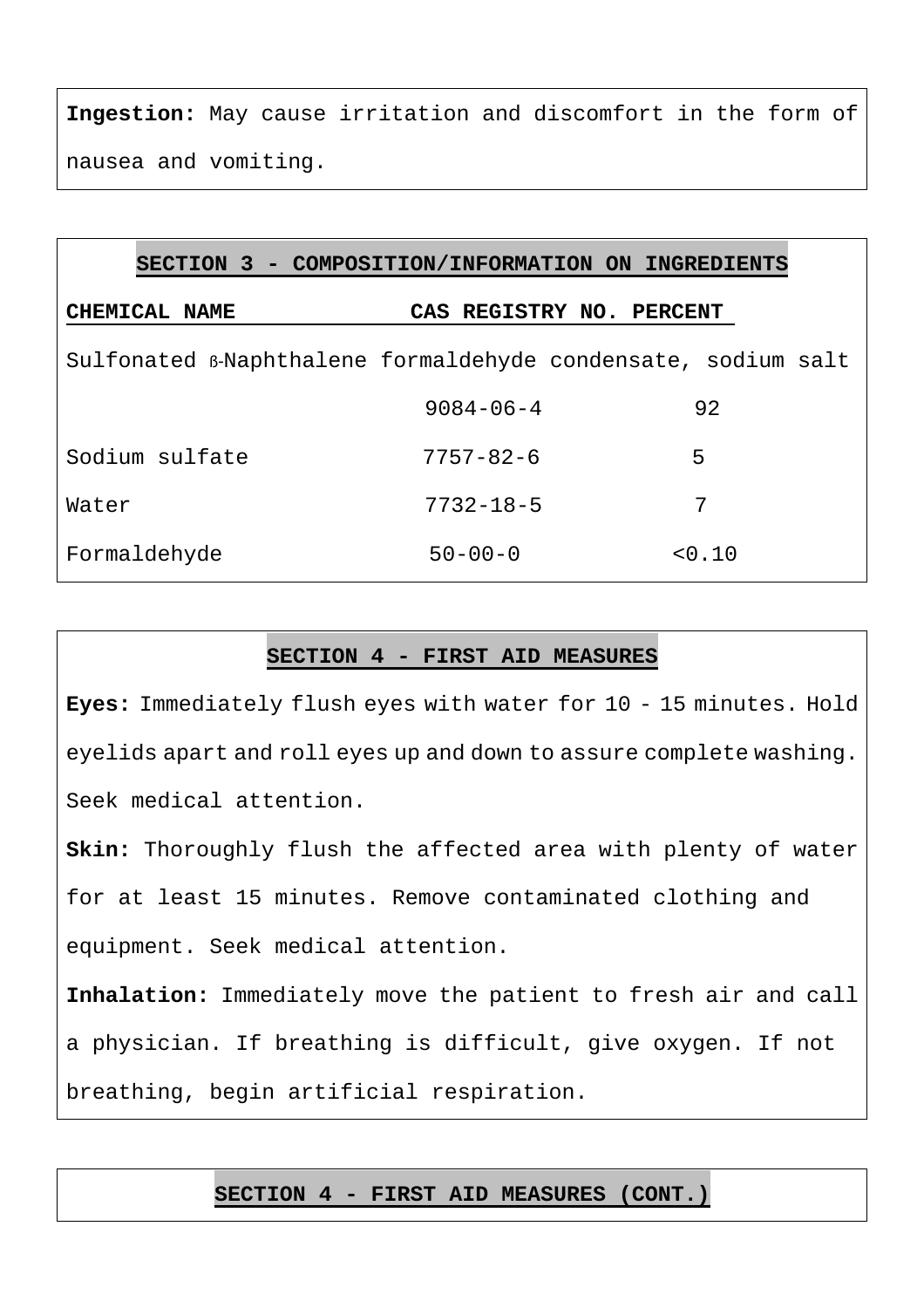**Ingestion:** Call a physician. Never give anything by mouth to an unconscious person. Induce vomiting only at the instruction of a doctor or nurse.

**Other Specific Instructions:** In the event of exposure, seek medical attention immediately. Do not give chemical antidotes unless directed to do so by the physician.

## **SECTION 5 - FIRE FIGHTING MEASURES**

**Flash Point:** > 200 °F **Auto Ignition:** No data available

**Explosive Limits;UEL/LEL:** No data available

**Extinguishing Agents:** Use water spray, dry chemical, carbon dioxide, or foam extinguishing agents.

**Fire & Explosion Hazards:** As in any fire, prevent human exposure to fire, smoke, fumes or products of combustion. Firefighters should wear recommended exposure control equipment including a self-contained breathing apparatus. Cool containers with water that are exposed to flames.

**Hazardous Combustion Products:** Thermal decomposition produces oxides of carbon and sulfur.

## **SECTION 6 - ACCIDENTAL RELEASE MEASURES**

**Personal Protective Equipment:** Appropriate protective equipment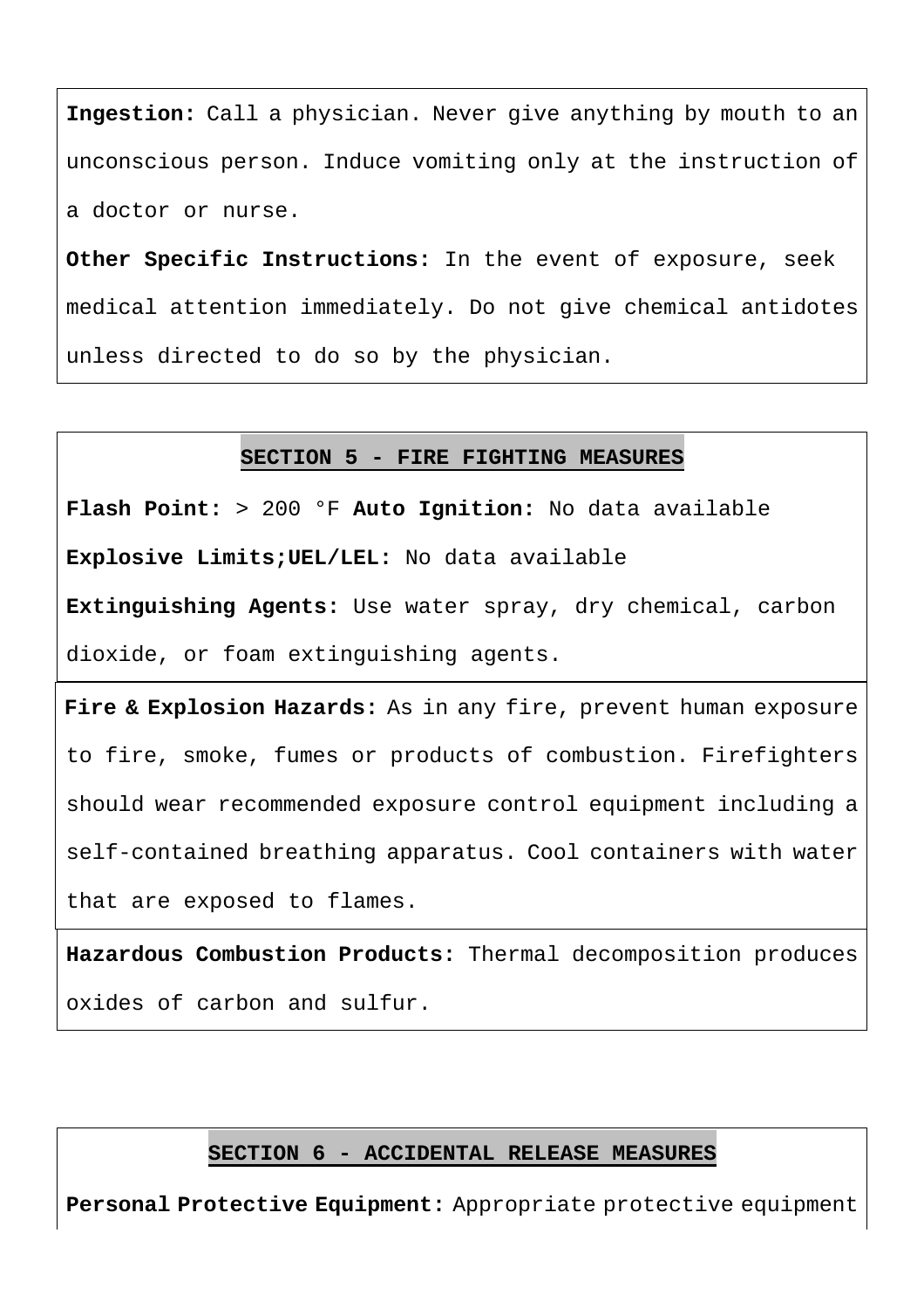must be worn when handling a spill of Naphthalene sulfonate powder. See Section 8-Exposure Control,for recommendations. **Spill or Leak Information:** Absorb material with an inert material (i.e. vermiculite, soil, etc.). Sweep or scoop the spilled material into a clean,dry container for disposal. Flush spill area with plenty of water to a chemical sewer. Collect water for proper disposal.

#### **SECTION 7 - HANDLING AND STORAGE**

**Handling Conditions:** Emptied container may retain product residues. Follow all warnings and precautions even after container is emptied.

**Storage Conditions:** Keep container tightly closed when not in use. Prevent material from freezing. Store material above 10  $^{\circ}\textrm{C}$   $\overline{\phantom{a}}$  $(50 \degree F)$ .

#### **SECTION 8 - EXPOSURE CONTROL**

**Exposure Limits:** 0.3 ppm – Ceiling Formaldehyde **Eye Protection:** Use safety goggles. **Skin Protection:** Skin contact with material should be minimized through the use of suitable impervious gloves. Natural rubber or neoprene gloves are recommended.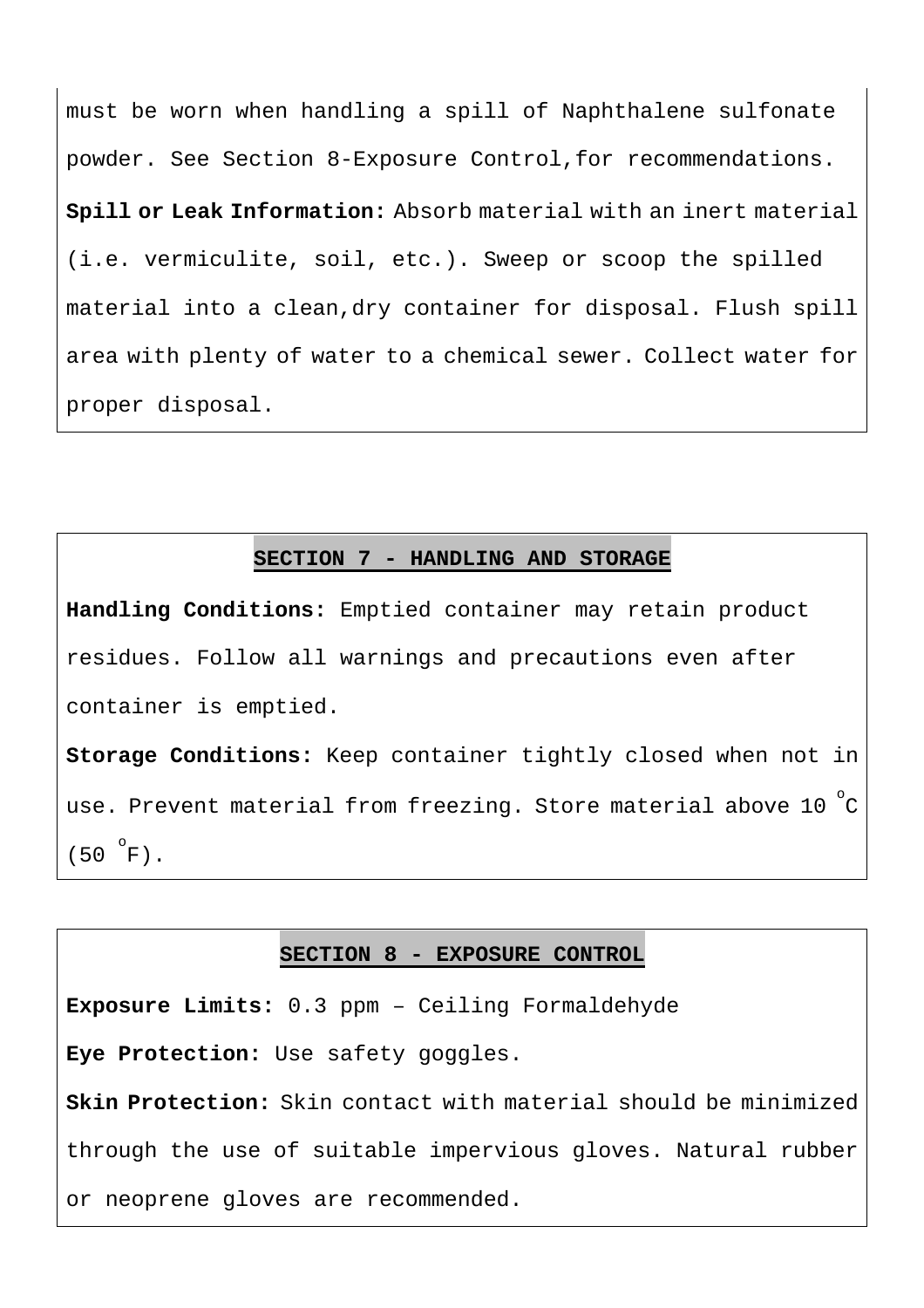**Respiratory Protection:** Not required under normal use. If mists can be generated, wear a NIOSH approved air-purifying particulate respirator for the mist concentrations at the point of use. **Ventilation:** Good local exhaust ventilation should be provided.

## **SECTION 8 - EXPOSURE CONTROL (CONT.)**

**Other Protective Equipment:** Safety showers and eye wash stations where material is being handled. Wash hands and face before eating, using tobacco products or using the washroom. Smoke or eat only in designated areas. Take a warm shower and change clothing daily. Clothing and shoes used while handling this material should not be worn or taken away from the workplace.

## **SECTION 9 - PHYSICAL AND CHEMICAL PROPERTIES**

**Appearance:**brown powder **Odor:** Slight hydrocarbon odor **Melting Point:** No data available **Boiling Point:** Approximately 212°F **Evaporation Rate (butyl acetate=1):** < 1 **pH:** 7 - 9 (10% solution) **Vapor Pressure (mm Hg):** not available **Vapor Density (Air=1):** not available **Specific Gravity/Density:** Approximately 0.6 **Solubility in**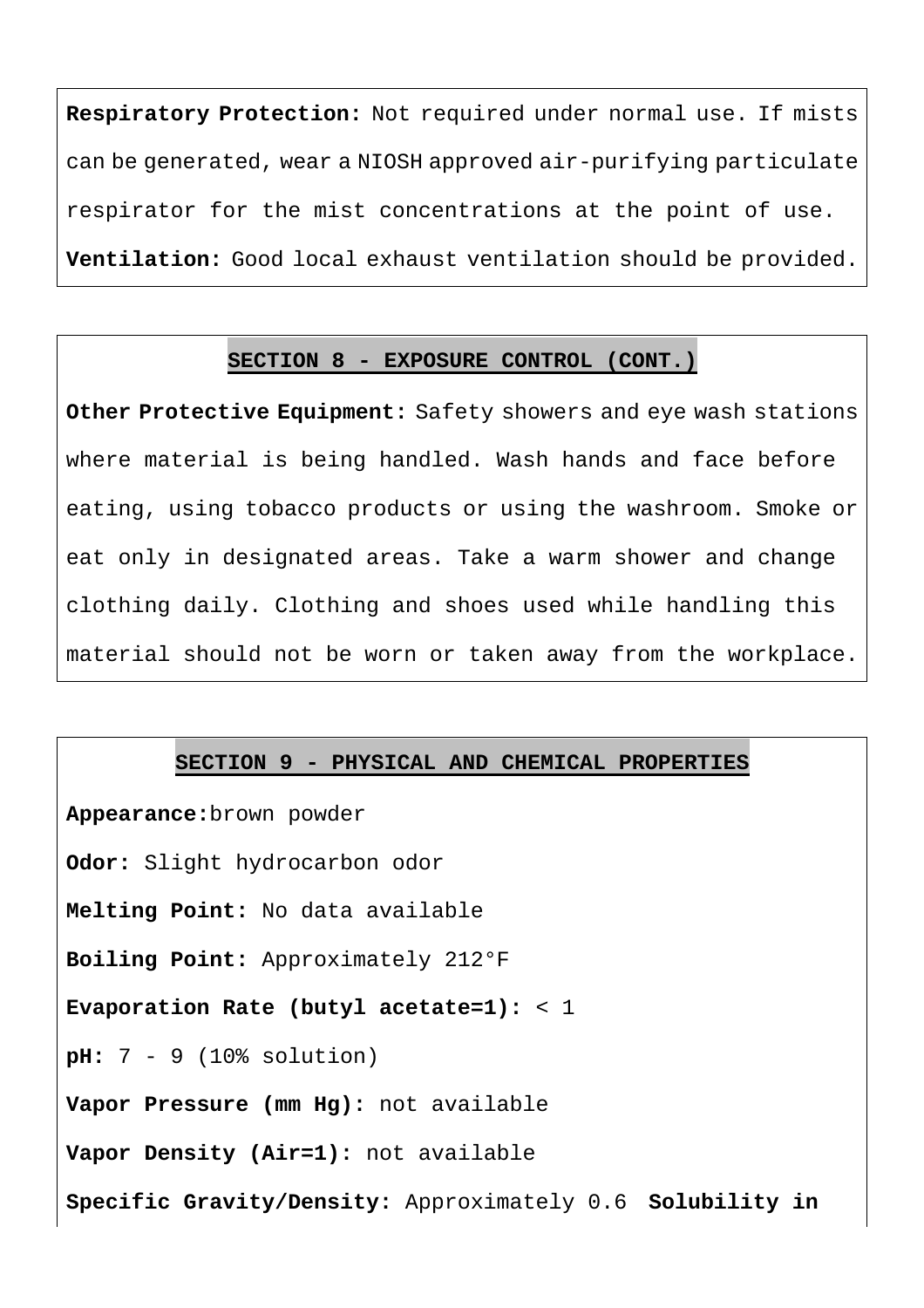**Water:** Soluble

**Flash Point:** not available

**Auto Ignition:** No data available

#### **SECTION 10 - STABILITY AND REACTIVITY**

**Stability:** Stable under normal conditions of storage and handling.

**Incompatibility:** Avoid materials that are not compatible with

water. Avoid strong oxidizers.

**Polymerization:** Not expected to occur.

**Decomposition:** When heated to decomposition, may emit oxides of carbon and sulfur.

## **SECTION 11 - TOXICOLOGICAL INFORMATION**

**Acute Data:** The information shown in Section 3 - Hazard Identification, is based on toxicity profiles of components present in this material.

Naphthalenesulfonate - formaldehyde condensate, sodium salt: Oral LD<sub>50</sub> (rat): > 5.0 g/kg

**Sensitization:** ß-Naphthalenesulfonate - formaldehyde condensate, sodium salt is not known to cause sensitization. However, this product contains trace levels of Formaldehyde which may cause an allergic response after repeated contact with skin.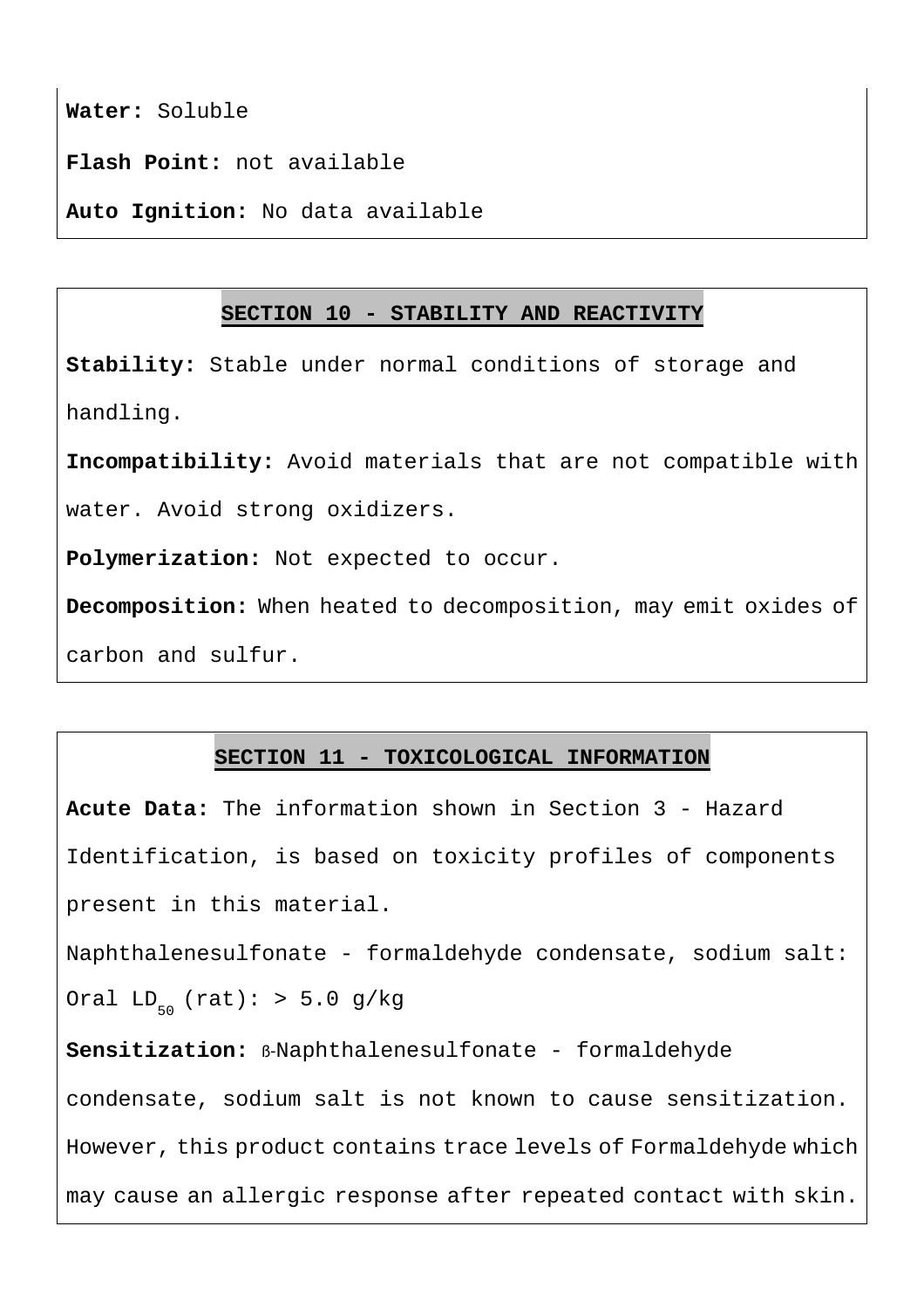**Carcinogenicity/Mutagenicity:** Naphthalenesulfonate -

formaldehyde condensate, sodium salt is not considered to be a human or animal carcinogen. However, this product contains trace levels of Formaldehyde (CAS No. 50-00-0) which is identified by IARC as a probable human carcinogen, Group 2A.

**Teratogenicity/Reproductive Toxicity:** Naphthalenesulfonate formaldehyde condensate, sodium salt is not known to cause teratogenicity or reproductive toxicity.

# **SECTION 12 - ECOLOGICAL INFORMATION**

**Environmental Toxicity:** The information shown below is based on toxicity profiles of similar materials.

Biodegradability: > 70% (OECD:TOC)

COD: 570 mg/g

# **SECTION 13 – DISPOSAL CONSIDERATIONS**

**Waste Disposal:** This product if discarded as supplied, is considered non-hazardous as defined by RCRA. Dispose of in accordance with local, state and federal regulations.

## **SECTION 14 - TRANSPORT CONSIDERATIONS**

**Shipping Description:** DOT Non-Regulated

**Hazard Class:** NA **ID No.:** NA **PG:** NA **Labels:** None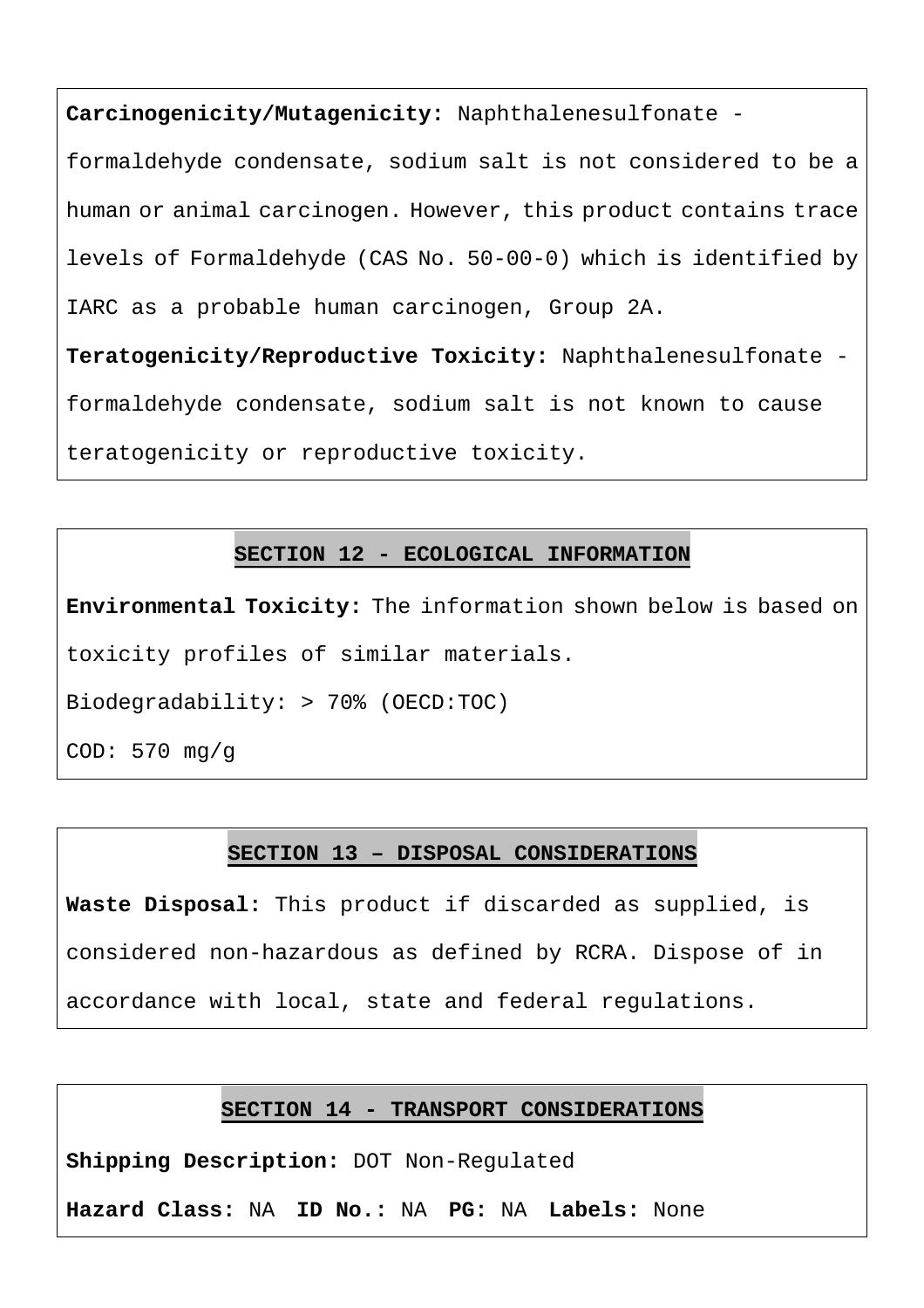#### **SECTION 15 - REGULATORY CONSIDERATIONS**

**OSHA Regulatory Status:** This product is a hazardous chemical under 29 CFR 1910.1200

#### **SARA Title III**

**Section 311/312:** This product is categorized as an immediate health hazard according to EPA under Section 311/312 of SARA

**Section 313:** This product contains the following chemicals

subject to 313 reporting:

None above De Minimis limit

**CERCLA:** Formaldehyde 50-00-0

**Pennsylvania Right-to-Know:** Sodium sulfate solution 7757-82-6 Environmental

**California Proposition 65:** This product contains a trace chemical known to the State of California to cause cancer. Formaldehyde 50-00-0 Cancer

## **Chemical Control Law Status:**

All components of this product are listed or are excluded from listing on the U.S. Toxic Substance Control Act (TSCA) Chemical Substance Inventory.

**WHMIS Ingredient Disclosure List:** Not applicable

**HMIS Health Rating:** 1 **HMIS Fire Rating:** 0

**HMIS Physical Hazards Rating:** 0 **HMIS Other:** NA